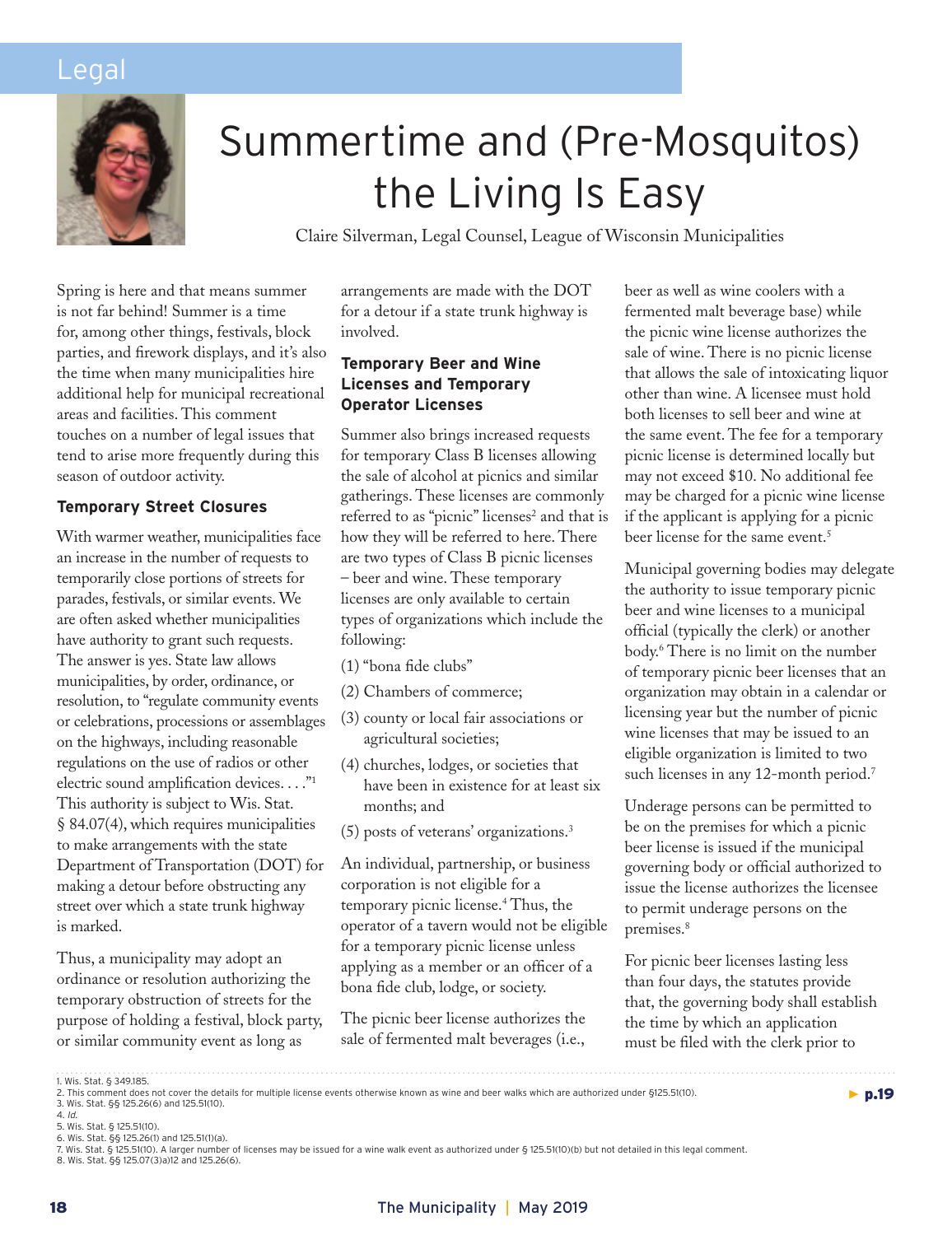▶ p.20

granting of the license.9 For picnic wine license applications, the statutes are silent and we interpret that to mean the general 15-day waiting period under sec.  $125.04(3)(f)1$  applies. This interpretation is confirmed by the back of the Department of Revenue (DOR) application form for picnic beer and wine licenses (Form AT-315) which indicates that the waiting period for the picnic wine license is 15 days. Although it would seem logical to treat both picnic licenses similarly with regard to the time applications have to be on file prior to issuance, the necessary language was not inserted when the alcohol laws were reorganized and the language authorizing picnic wine licenses was removed from the provision concerning picnic beer licenses and placed with provisions concerning intoxicating liquors.

A matter related to temporary picnic licenses is the issuance of temporary operator's licenses. A municipality may grant temporary operator's licenses to qualified persons employed by or donating their services to nonprofit corporations.<sup>10</sup> A person may hold no more than two temporary operator's licenses per year. The license is valid for any period from one to 14 days, and the period must be indicated on the license.

A frequent question in this area is whether an applicant for a temporary operator's license must complete the responsible beverage server training course that applicants for an ordinary operator's license must complete. The answer is no. The responsible beverage server training course requirement does not apply to applicants for temporary operator's licenses. The training course requirement only applies to applicants

for regular operator's licenses. Wisconsin Stat. § 125.17(6), provides that "no municipal governing body may issue an operator's license unless the applicant has successfully completed a responsible beverage server training course." However, operator's licenses are different from temporary operator's licenses since, as noted earlier, the latter may only be issued to persons employed by or donating their services to nonprofit corporations, are only valid from one to 14 days, and persons are limited to only two such licenses per year.

# **Temporary Amendment of Licensed Premises**

Sometimes municipalities receive requests from retail liquor licensees to serve outside their licensed premises during a special event or during a particular time period. For example, a

9. Wis. Stat. § 125.04(3)(f)3. 10. Wis. Stat. § 125.17(4).

> "I am so proud to know that you all work diligently to make your program the best. Please keep up the good work and thank you all so much."

- Pamela

Marked Tree, Arkansas



CenterPoint® Fund Accounting and Payroll Software

To get your FREE guide visit: www.redwingsoftware.com/home/fundguide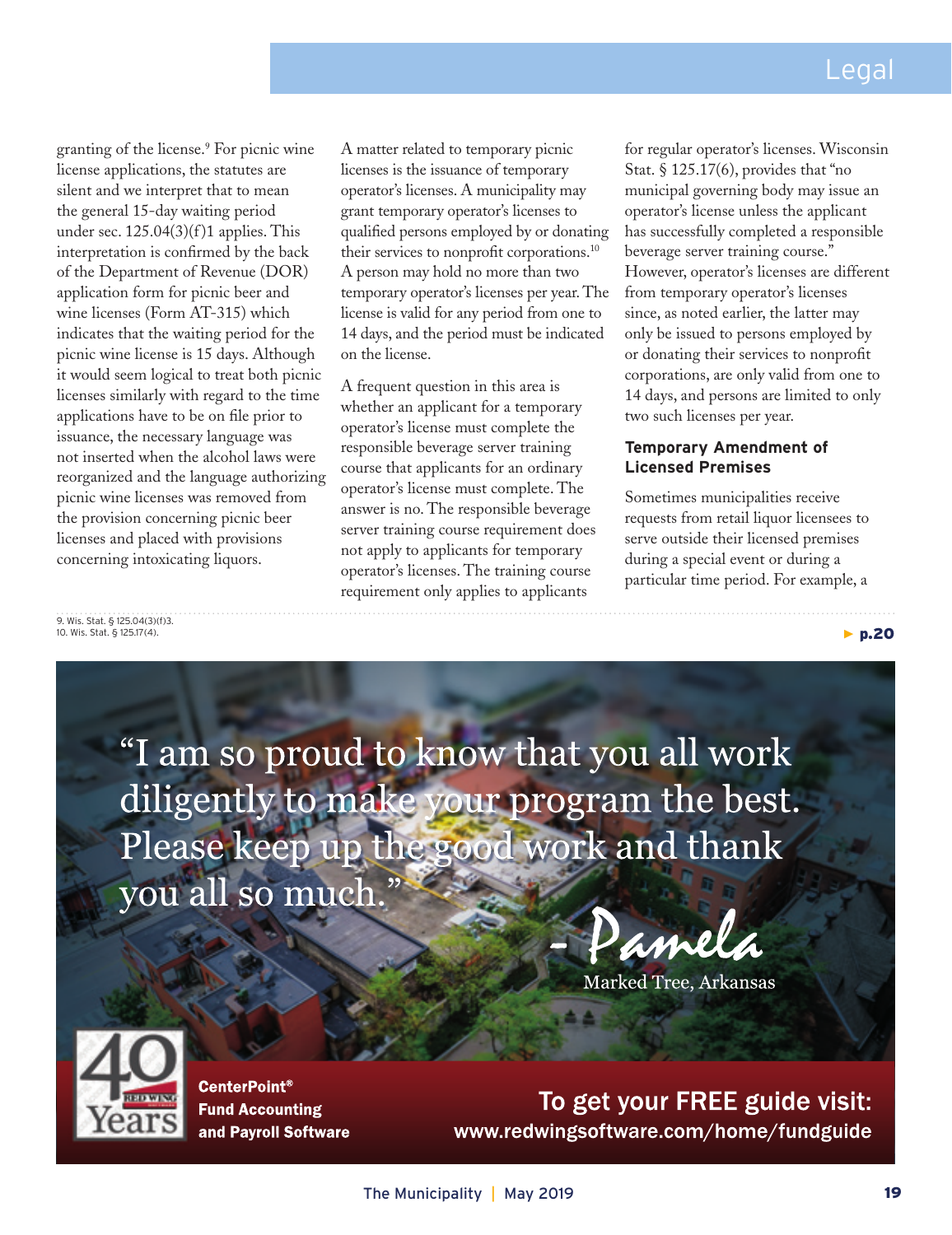# Legal

bar may request that it be allowed to sell from an outside area that is part of the business but not included in the description of the licensed premises during a festival, or a bar with a volleyball area or outdoor porch may request that it be allowed to sell and serve alcohol in that area during a particular time period. Since most businesses are ineligible for a temporary picnic license (see above discussion), the only way they can be authorized to sell outside the area described in the license is if the license is temporarily amended to include the area in question as part of the described premises during the particular time period. The request must go to the governing body and, if the request is approved, the clerk must amend the license to reflect the change.

# **Fireworks Permits**

Municipalities are authorized to enact ordinances prohibiting or regulating the sale, possession or use, as defined by ordinance, of fireworks.<sup>11</sup> An ordinance may not be less restrictive in its coverage, prohibition or regulation than Wis. Stat. § 167.10, but may be more restrictive. However, a municipality cannot prohibit a person from possessing fireworks in that municipality while the person is transporting the fireworks to a municipality where possession of the fireworks is authorized by permit or ordinance.<sup>12</sup>

State law prohibits any person from possessing or using fireworks without a user's permit from the mayor or village president or that person's designee.<sup>13</sup> State law also prohibits any person from selling, or possessing with intent to sell, fireworks without a permit. The permit requirement does not apply to a city or village, but municipal fire and law enforcement officials must be notified of the proposed use of fireworks at least two days in advance. The permit requirement also does not apply to sales to persons who are not Wisconsin residents.

Municipalities can issue a fireworks permit under Wis. Stat. § 167.10, to the following:

- (1) a public authority;
- (2) a fair association;
- (3) an amusement park;
- (4) a park board;
- (5) a civic organization;
- (6) any individual or group of individuals.14 A permit issued to a

11. Wis. Stat. § 167.10(5).

12. *Id*. 13. Wis. Stat. § 167.10(3)(a).

14. The law used to only allow permits to be issued to groups but the fireworks industry successfully lobbied for a change allowing issuance to individuals or groups of individuals.



#### MUNICIPAL ADMINISTRATOR SERVICES OFFERED ON AN AS-NEEDED BASIS:

- **Interim Administrator Services**
- **Administrator Recruitment**
- **Dimonmum Analysis/Operations Improvement**
- **Operational Budgets/Capital Budgets/Plans**
- Economic Development Projects
- Downtown Revitalization Initiatives
- **TIF District Implementation**
- **Business Improvement District (BID) Creation**
- **Consolidation or Shared Services Studies**
- Comprehensive Planning/Strategic Planning
- **Classification and Compensation Studies**
- Facilitation and Training
- **Project Management**

PUBLIC/PRIVATE PARTNERSHIPS (P3) **A new tool for your community**

# PROFESSIONAL SERVICES FOR PARKS AND RECREATION ADMINISTRATION AND FACILITIES:

- Grant Writing and Administration
- **Open Space Plan Development**
- **Parks Development and Design Assistance**
- **Master Planning**
- **Parks & Recreation Administrative Services**
- **Parks & Recreation Staff Recruitment**

# Together, let's achieve the GOALS of YOUR **COMMUNIT**



▶ p.21

NEENAH WI MACHESNEY PARK IL VALPARAISO IN 920.751.4200

IPR-P3.COM A MCMAHON GROUP COMPANY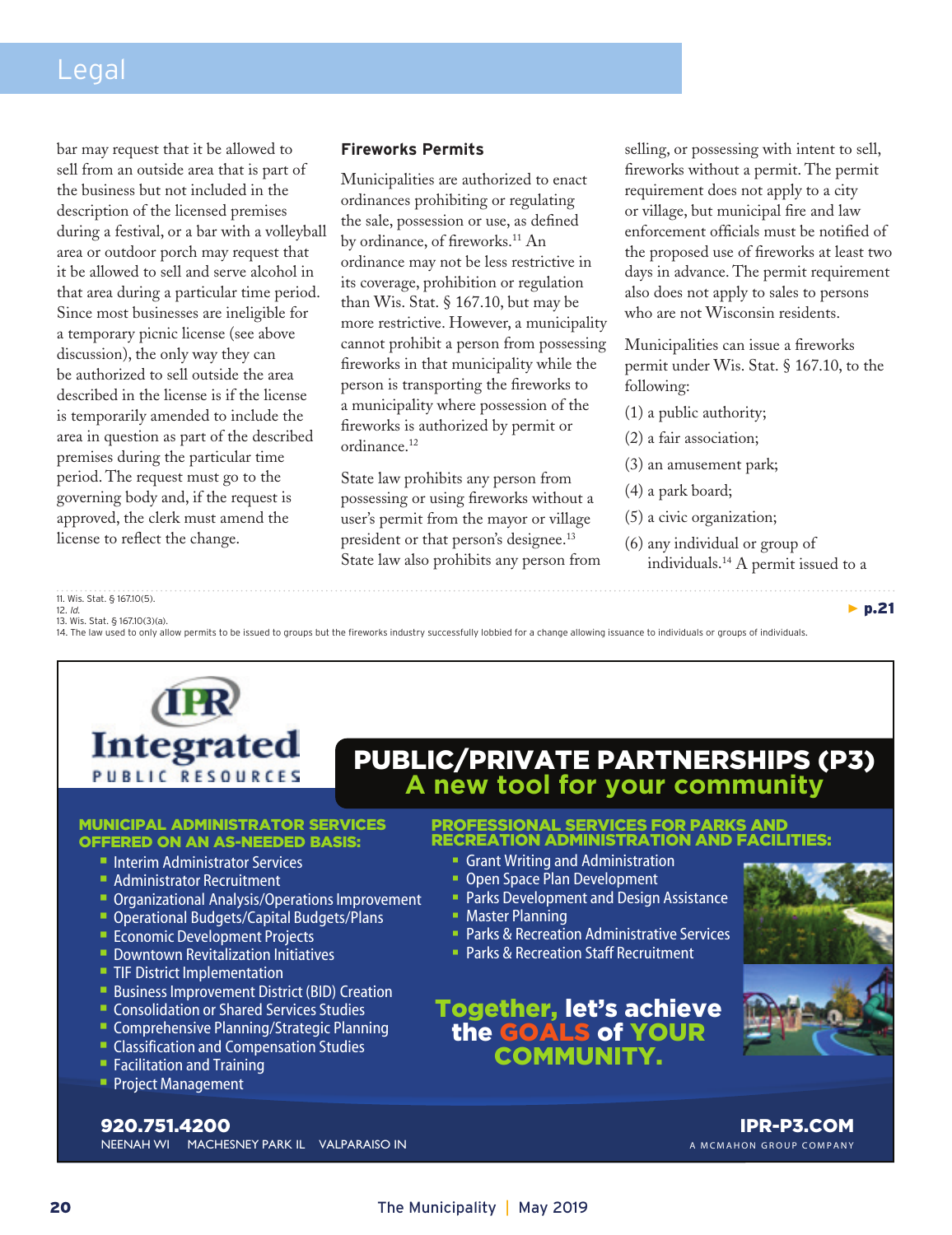

group of individuals confers the privileges under the permit to each member of the group.15

(7) an agricultural producer for protecting crops from predatory birds or animals.

A permit issued under § 167.10, must include the permit holder's name and address, the date on and after which fireworks may be purchased, the kind and quantity of fireworks which may be purchased, the date and location of permitted use, and other special conditions prescribed by ordinance. A copy of the permit must be given to the municipal fire or law enforcement official at least two days before the date of authorized use, and no permit may be issued to a minor.

The municipal official issuing the permit may require an indemnity bond or liability insurance policy for the payment of all claims that may arise by reason of injuries to person or property from the handling, use, or discharge of fireworks under the permit. The bond or policy, if required, shall be taken in the name of the municipality where the fireworks are to be used, and any person injured thereby may bring an action on the bond or policy in the person's own name to recover the damage the person has sustained, but the aggregate liability of the surety or insurer to all persons shall not exceed the amount of the bond or policy. The bond or policy, if required, together with a copy of the permit shall be filed in the municipal clerk's office.<sup>16</sup>

Section 167.10(7) provides that no municipal employee or official is civilly liable for damage to any person or property caused by fireworks for the sole reason that the municipality issued a permit in accordance with  $\S$  167.10(3) and (5).

For a more detailed description of local regulation of fireworks, see Licensing and Regulation 389.

### **Summertime Recreational Employees**

Municipalities often employ additional help during the summer months to operate municipal golf courses, swimming pools, summer camps, beaches, and park concession stands. The federal Fair Labor Standards Act (FLSA) contains specific exemptions from minimum wage and overtime provisions for certain amusement and recreational employees.<sup>17</sup> Although such employees are also generally exempt from state overtime provisions, amusement and recreational employees are not exempt from state minimum wage laws. Moreover, in Employees 312, we opined that Wisconsin Administrative Code § DWD 270.11(1)(c), which establishes an overtime pay requirement for 16- and 17-year-olds, is applicable to publicly-

15. Wis. Stat. § 167.10(c)6. 16. Wis. Stat. § 167.10(3)(e). 17. 29 U.S.C. § 213(a)3.

# Let's show the world what we can do together.

Day by day. Project by project. Together we're improving mobility and moving the world forward.



Engineers | Architects | Planners | Scientists

Building a Better World for All of Us® sehinc.com/**subscribe • 800.325.2055**

 $\blacktriangleright$  p.22